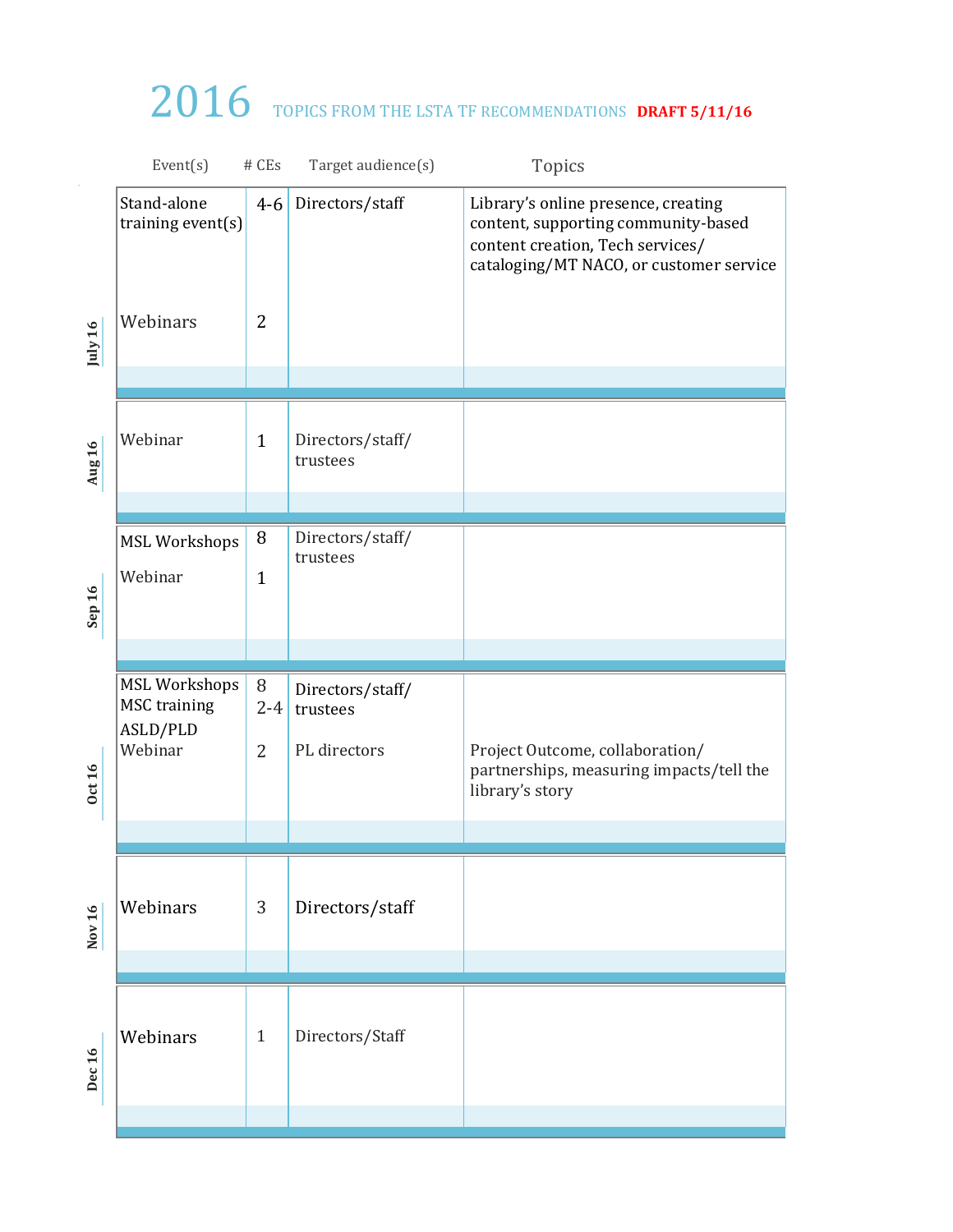|          | Webinar series                                                                        | 3                   | <b>Trustees</b>                 | Advocacy                                                                                                                                                                                            |
|----------|---------------------------------------------------------------------------------------|---------------------|---------------------------------|-----------------------------------------------------------------------------------------------------------------------------------------------------------------------------------------------------|
| jan 17   | Webinars                                                                              | $\overline{2}$      | Directors/staff                 |                                                                                                                                                                                                     |
|          |                                                                                       |                     |                                 |                                                                                                                                                                                                     |
|          | OffLine                                                                               | $\overline{4}$      | Directors/staff                 | Creating content, supporting community-<br>based content creation, tech services                                                                                                                    |
| Feb 17   | Webinars                                                                              | 3                   | Directors/staff                 |                                                                                                                                                                                                     |
|          |                                                                                       |                     |                                 |                                                                                                                                                                                                     |
|          | Broad Valleys/<br>Sagebrush/<br>South-Central<br>Federations-<br><b>MSL Workshops</b> | $3 - 4$             | Trustees<br><b>PL</b> Directors | Advocacy (for trustees), Measuring<br>impacts/tell the library's story, Analyze<br>community needs, Collaboration/partnerships<br>Collecting statistical data, Governance, Library<br>issues/trends |
| Mar 17   | Webinars                                                                              | 3                   |                                 |                                                                                                                                                                                                     |
|          |                                                                                       |                     |                                 |                                                                                                                                                                                                     |
|          |                                                                                       |                     |                                 |                                                                                                                                                                                                     |
|          | <b>MLA</b>                                                                            |                     | Directors/staff/                | Library issues/trends, Project Outcome                                                                                                                                                              |
| Apr $17$ | Webinars                                                                              | 2                   | trustees                        |                                                                                                                                                                                                     |
|          |                                                                                       |                     |                                 |                                                                                                                                                                                                     |
|          | Tamarack/<br>Pathfinder<br>Federations<br><b>MSL Workshops</b>                        | $3 - 4$             | Trustees<br>PL Directors        | Advocacy (for trustees), Measuring<br>impacts/tell the library's story, Analyze<br>community needs, Collaboration/partnerships<br>Collecting statistical data, Governance, Library<br>issues/trends |
| May 17   | Webinars<br>MSC meeting                                                               | 2<br>$\overline{2}$ |                                 |                                                                                                                                                                                                     |
|          |                                                                                       |                     |                                 |                                                                                                                                                                                                     |
|          | Summer Institute                                                                      | 20                  | Directors/staff                 | Leadership                                                                                                                                                                                          |
| Jun 17   | Webinars                                                                              | $\overline{2}$      | Directors/staff                 |                                                                                                                                                                                                     |